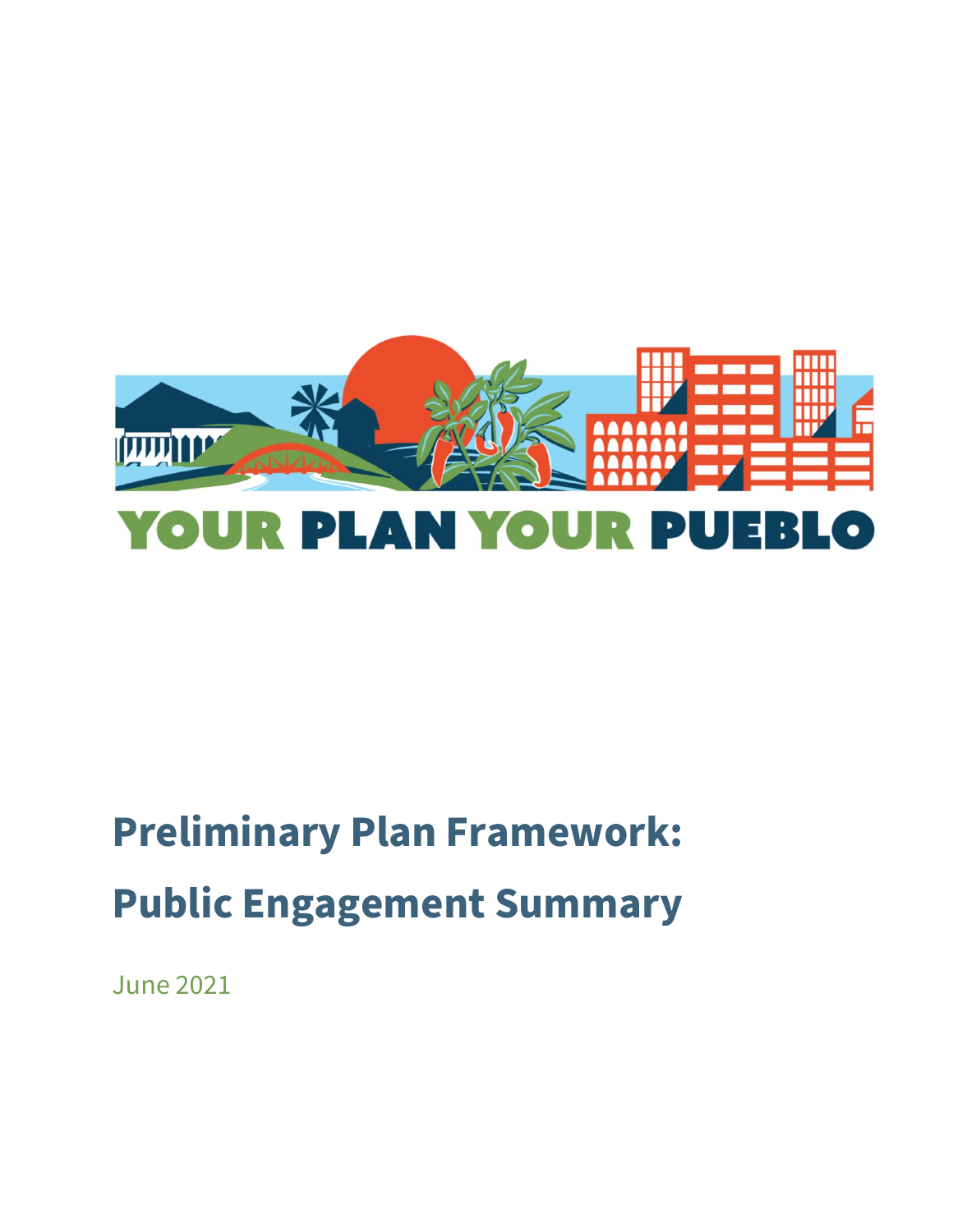# **INTRODUCTION**

A number of outreach methods were used to collect feedback on the Preliminary Plan Framework for the Pueblo Regional Comprehensive Plan. The primary focus of these meetings was to gauge community support for the guiding principles and goals that provide initial direction for the Plan. All outreach methods were virtual, and each is described in the following section.

The public comments from each method were combined and synthesized to identify key themes that emerged from the outreach efforts. Themes that emerged from targeted youth engagement were kept separate to maintain their unique perspective. Themes were then organized by their relation to each guiding principle outlined in the Preliminary Plan Framework.

Following the meetings, the 2030 Commission provided written feedback on the Preliminary Plan Framework, which is attached.

# **OUTREACH METHODS**

# **Community Meetings**

Three virtual meetings were held on Zoom between May 4<sup>th</sup> and May 6<sup>th</sup>, 2021. These events were promoted through the project listserv, social media, and by public officials. The meeting began with a brief presentation that provided an overview of the planning process and context about the Preliminary Plan Framework. Attendees then participated in facilitated small group discussions centered on each guiding principle.

Approximately 30 people participated in these discussions.

# **Youth Outreach**

Targeted youth outreach was conducted by engaging with young people on the Youth Action Board of the Pueblo Department of Public Health and Environment, the Mayor's Youth Council, and two Pueblo West High School classes. Students were asked to participate by taking photos of things in Pueblo County that they liked, or wanted to see more of, and of things that they did not like, or wanted to see improved. Using Mural, a virtual collaboration program, students then used their photos to jointly create vision boards, or a "Photo Story". The Photo Story highlights what these students thought was most important about Pueblo and how they thought their communities could be improved in the future.

Roughly 42 students were engaged in this process.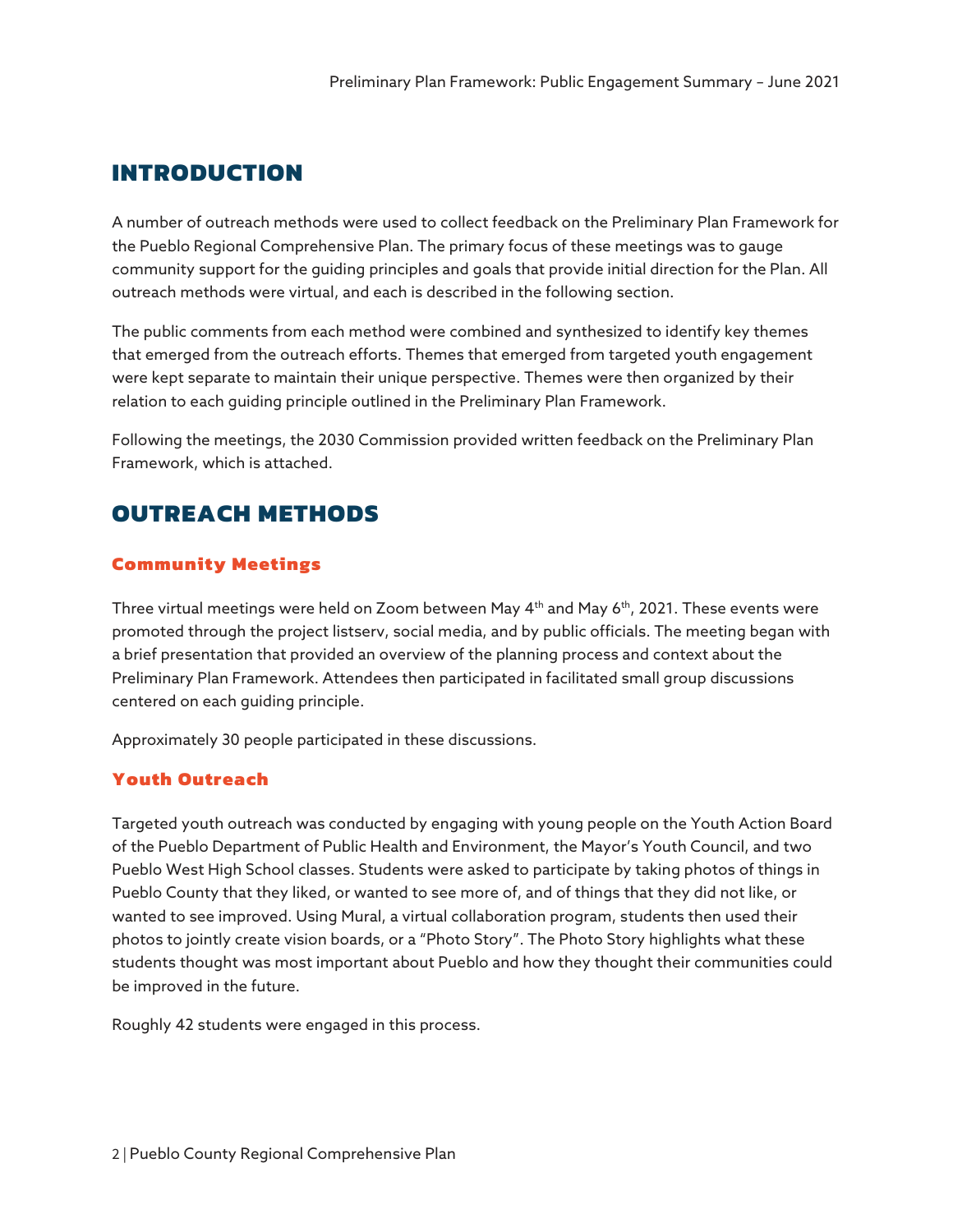# **Regional Thinktank**

A group of key leaders from around the County was assembled to provide strategic input on the issues and opportunities associated with the comprehensive plan update at key stages during the process. The Regional Thinktank meeting was hosted virtually using Zoom. It began with a brief presentation about the planning process and an overview of the Plan Framework. These stakeholders participated in a facilitated discussion about each of the guiding principles and goals contained in the Preliminary Plan Framework. This discussion was hosted virtually using Zoom. representatives from other communities within the region. This group is expected to meet three times during the process to weigh in on shared values, vision, and policy directions of broader significance.

23 individuals attended this meeting.

#### **ONLINE ENGAGEMENT**

Konveio, a digital public engagement software, was used to host a Virtual Open House that was accessible from May  $10^{th}$  to May  $31^{st}$ . Community members were presented with materials from the Preliminary Plan Framework and able to leave comments directly on the document.

Over 30 comments were provided.

# **KEY THEMES**

Residents generally approved of the guiding principles and goals in the Plan Framework. However, there was consistent concern across all guiding principles that the goals will be difficult to accomplish. Community members expressed a desire for an organized and coordinated implementation strategy that clearly identified the organization responsible for leading each effort. There was also concern that implementation of the goals outlined in the Plan Framework will be difficult to realize if implementation relies on volunteers.

#### Guiding Principle #1: Diverse Lifestyles, Attainable Housing Options

- There was strong support for increasing the supply of housing units in Pueblo County, as well as diversifying the types of housing that are available. This included ADUs, tiny homes, duplexes, townhomes, apartments, large apartments for families, and smaller detached homes for retirees.
- The need for more rental units was a consistent concern. Residents noted that it is difficult to find any rental options in any price range.
- Many residents expressed concern at the cost of housing and a desire to explore ways to create more affordable or "attainable" housing.
- There was interest in grant programs to help low-medium income resident buy/rehabilitate older/vacant housing stock.
- The rising cost of housing and suppressed wages have been difficult for many residents.
- Homelessness has become a growing problem, exacerbated by rising rents and low wages.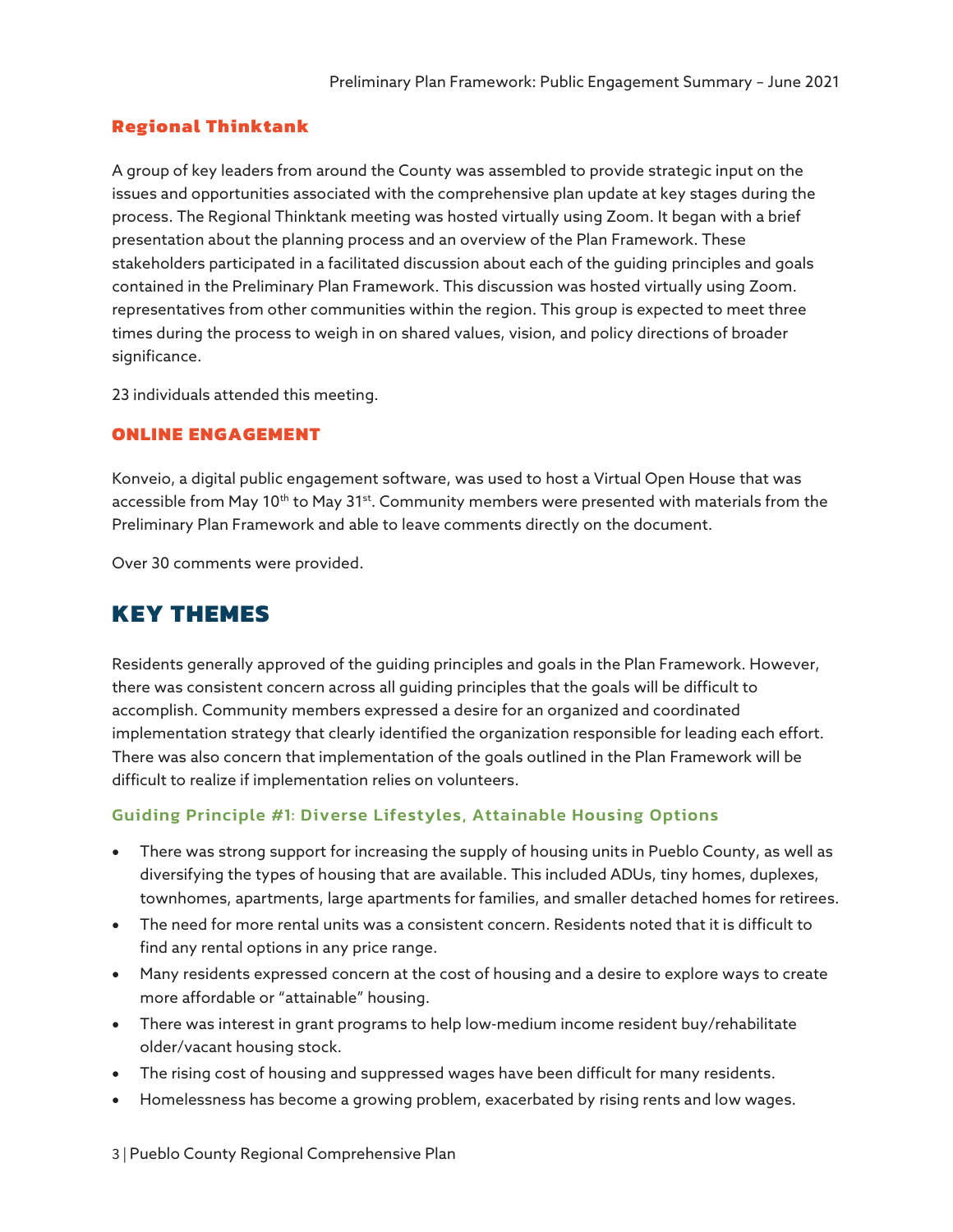- There was concern that outside investors are buying properties in Pueblo and contributing to the quick rise in home prices.
- There was interest in reusing vacant buildings as apartments or housing
- There should be investment in older neighborhoods, not just in new growth areas.

# Youth

- There is a need for more rental housing for families. It is hard to find a place to live.
- Abandoned houses do not feel safe, they would like to see them reused or torn down.
- There was concern that there is too much separation there was between neighborhoods, both economically and socially.

# Guiding Principle #2: Deepen our Agricultural Roots

- There was a consistent desire to actively protect prime agricultural land by directing developing to other areas, using conservation easements, and creating land trusts.
- Residents were concerned that once agricultural land is gone, it is gone forever.
- There was a desire for better broadband connectivity in rural areas, because to internet is becoming important for farmers with CSAs and food exports.
- Paths for youth to get involved in agriculture should be created and strengthened.
- Healthy food access could be expanded through connections with local farmers.
- Farm to school programs where local farms sell to local schools
- There was interest in Agricultural Tourism.

## Youth

- Liked the agricultural and rural feel of many parts of Pueblo.

## Guiding Principle #3: Help Every Community Thrive

- Food insecurity and access to healthy food was a major concern for many residents.
- Affordable childcare was identified is a major problem in Pueblo.
- There was worry about crime and personal safety, especially at night.
- Many residents were concerned about the siloed nature of many community efforts. There are lots of people working towards similar goals and lots of people not talking to each other. In particular, schools and school districts should be better incorporated and consulted.
- Recreation facilities are not located where they are needed. There was a desire for more options at a smaller scale.
- There was a concern that more money should be invested the community.
- There is a need for more mental health programs and health equity.
- Many residents noted that there should be more places for the community to gather and more community events.

#### Youth

- Loved that Pueblo had a really strong community that helped each other.
- There is a large need for more places where youth centered spaces where teens can gather.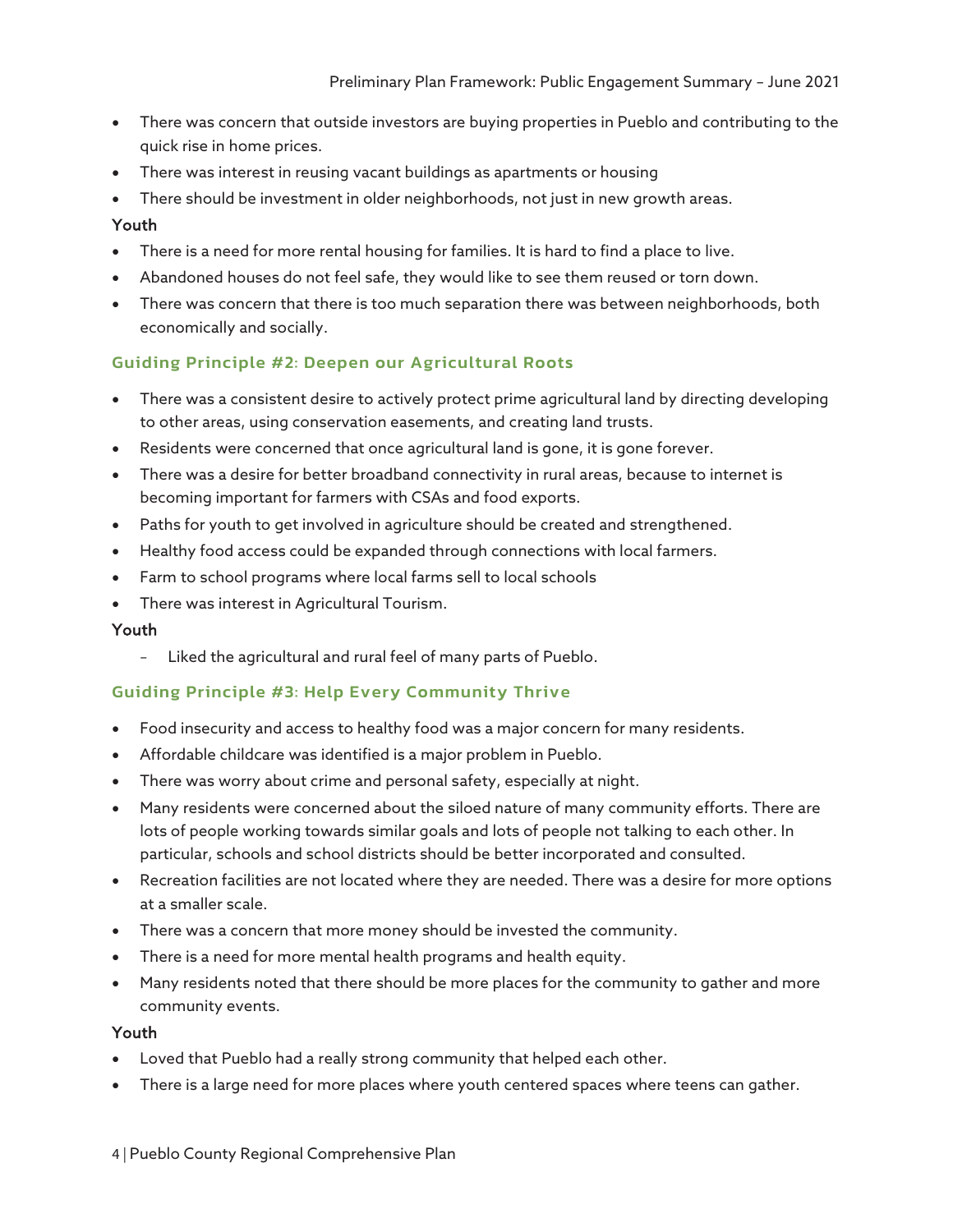- Students said that safe places to gather were often more impactful than one on one meetings with a mental health counselor.
- Would like to see schools be more involved in things in decision making, as a cornerstone of the community.
- There was worry about the homeless population and a desire to be sure they have resources, like shelters.
- Would like to see amenities more centralized, like an aquatic center downtown.
- Would like to see more public murals because they give Pueblo a sense of community.
- Need more parks with playgrounds in Pueblo West, particularly on the west side.
- Would also like to see a sports complex/fields in Pueblo West.

#### Guiding Principle #4: Celebrate Pueblo

- Pueblo has many more amenities similarly sized communities but has a bad reputation. There was a strong desire to change that reputation and build community pride.
	- Kayaking
	- World Class Fishing
	- Zoo
	- Plenty of Parking
	- Clean Air
	- Mountain Biking
- Need to better promote Pueblo's resources:
	- Kayaking
	- World Class Fishing
	- Zoo
	- Plenty of Parking
	- Clean Air
	- Mountain Biking
	- Trans America Bike Stop
- Desire to build community pride
- A desire to see regenerative uses of historic buildings
- What could marijuana tourism look like/offer?

#### Youth

- Felt that there was a negative perception of Pueblo in the State, but that it is a great place to live.
- Lots of interest in combining Pueblo's history with other uses. Teen spaces in vacant historic buildings where they could learn about history too. The Riverwalk highlight history and is a gathering space.
- Would like to see more events like the state fair, because it brings the community together. Particularly events that focus on Pueblo's unique cultural heritage.

5 | Pueblo County Regional Comprehensive Plan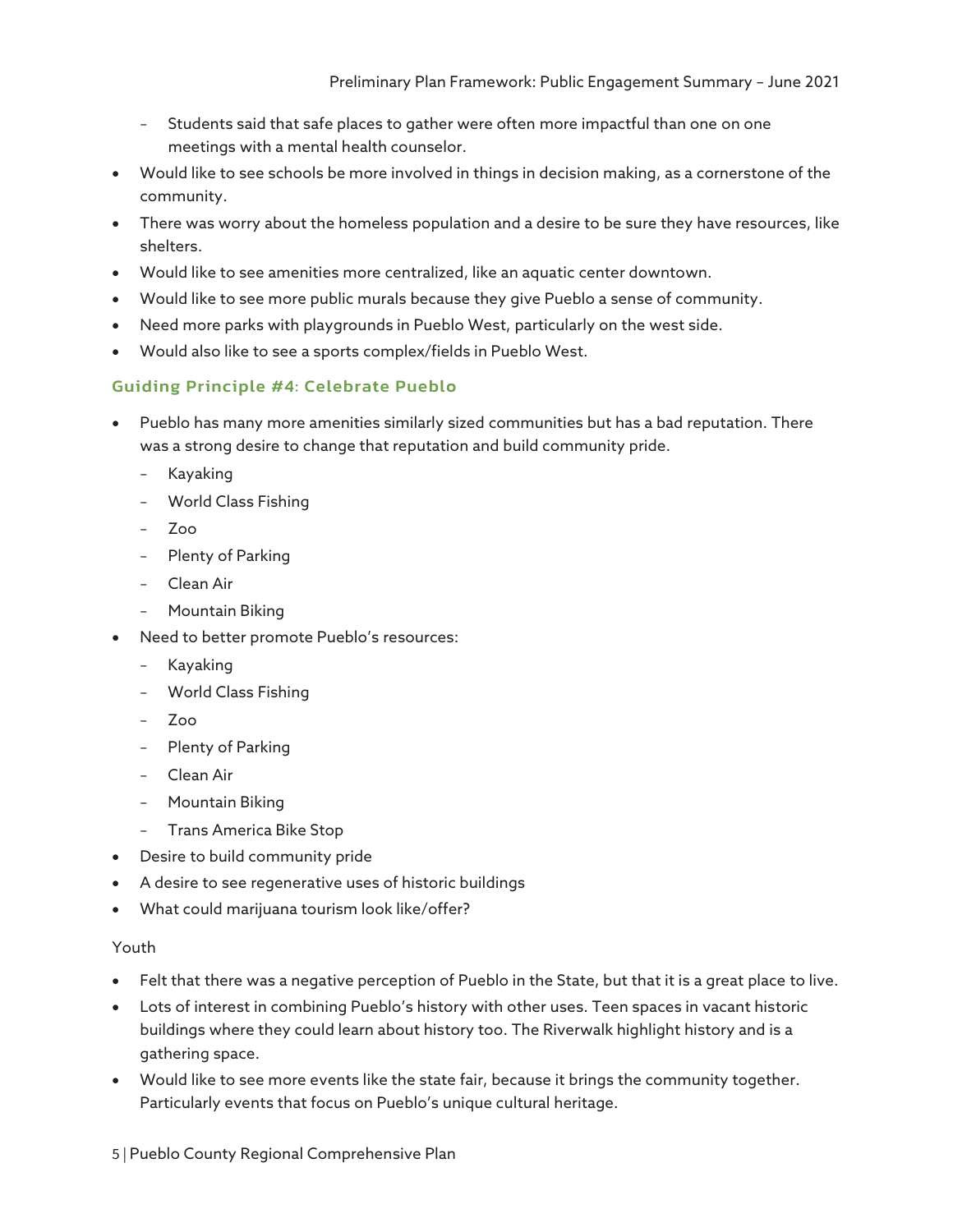- Would like to see more beautification of the Pueblo. There was concerned about trash, public infrastructure, and new development.
- Embrace Pueblo as horse community by creating more horse trails in the region.
- A belief that the Historic District could be better maintained and could host more events for families.
- A desire for expand public amenities, like the skate park, which are often crowded.
- Really like the trails, but they would like to see more, and they should be better maintained.
- Would like to see a welcome sign on the highway in Pueblo West. It would help give it a sense of community.

# Guiding Principle #5: A Future Ready Economy and Workforce

- Amenities, shops, and restaurants hours should be better aligned with tourism.
- There should be more focus on small business retention and expansion. There is a need to update how these businesses are encouraged and supported by the city.
- Interest in exploring how remote workers can be drawn to the area.
- Partnerships should be created and encouraged between schools, businesses, and training programs.
- There was a desire to invest in creativity and entrepreneurship.

#### Youth

• Would like to see more local businesses because they support and benefit the community.

## Guiding Principle #6: Grow Smarter

- There is a need to plan how community resources will be maintained, such as the zoo.
- It is important to protect water rights, both for the community and for agriculture.
- Strong desire to be sure that money is spent on future oriented projects.

#### Youth

- Wanted to focus on clean energy and non-polluting industries.
- Would like to see more recycling programs and trash cleanup incentives.

## Guiding Principle #7: Strong Local and Regional Connections

- Interest in Amtrak service and passenger trains along the front range
- Broadband access was a major community concern and mentioned in reference to the economy, agriculture, and schools.
- There was a desire for bike lanes to become a priority in Pueblo.
- Interest in expanding transit connections, to industrial plant, Lake Pueblo, Pueblo West.

#### Youth

- Paved off street paths provide safe ways for kids to get to school.
- Paths around schools should be better maintained because they get muddy, overgrown, and unsafe.

#### 6 | Pueblo County Regional Comprehensive Plan